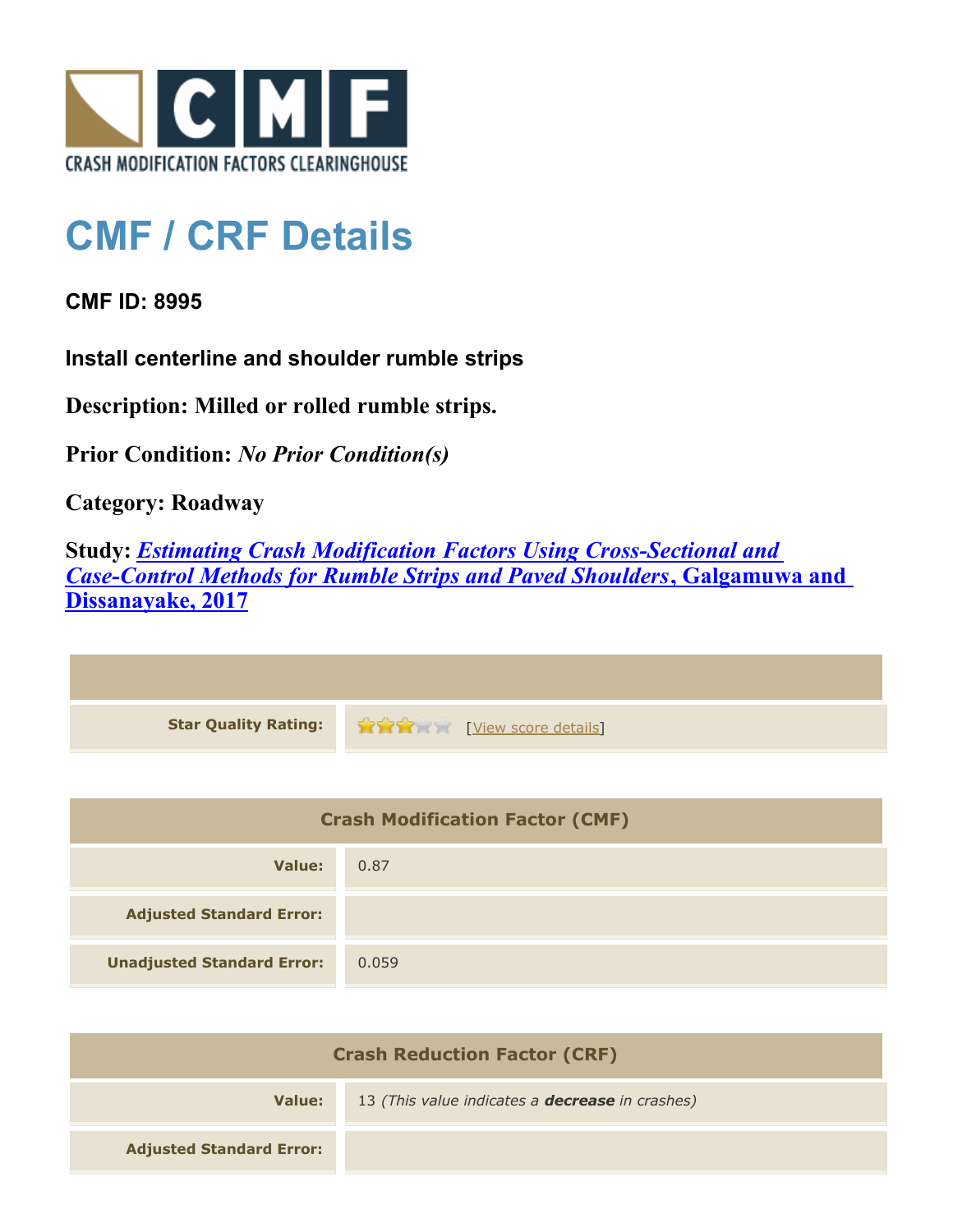| <b>Applicability</b>       |                                                                      |
|----------------------------|----------------------------------------------------------------------|
| <b>Crash Type:</b>         | Head on, Run off road, Sideswipe                                     |
| <b>Crash Severity:</b>     | K (fatal), A (serious injury), B (minor injury), C (possible injury) |
| <b>Roadway Types:</b>      | Not specified                                                        |
| <b>Number of Lanes:</b>    | $\overline{2}$                                                       |
| <b>Road Division Type:</b> | Undivided                                                            |
| <b>Speed Limit:</b>        |                                                                      |
| <b>Area Type:</b>          | Rural                                                                |
| <b>Traffic Volume:</b>     | 30 to 15900 Annual Average Daily Traffic (AADT)                      |
| <b>Time of Day:</b>        | All                                                                  |

## *If countermeasure is intersection-based*

| <b>Intersection Type:</b>         |  |
|-----------------------------------|--|
| <b>Intersection Geometry:</b>     |  |
| <b>Traffic Control:</b>           |  |
| <b>Major Road Traffic Volume:</b> |  |
| <b>Minor Road Traffic Volume:</b> |  |

| <b>Development Details</b>      |              |
|---------------------------------|--------------|
| <b>Date Range of Data Used:</b> | 2009 to 2014 |
| <b>Municipality:</b>            |              |
| State:                          | <b>KS</b>    |